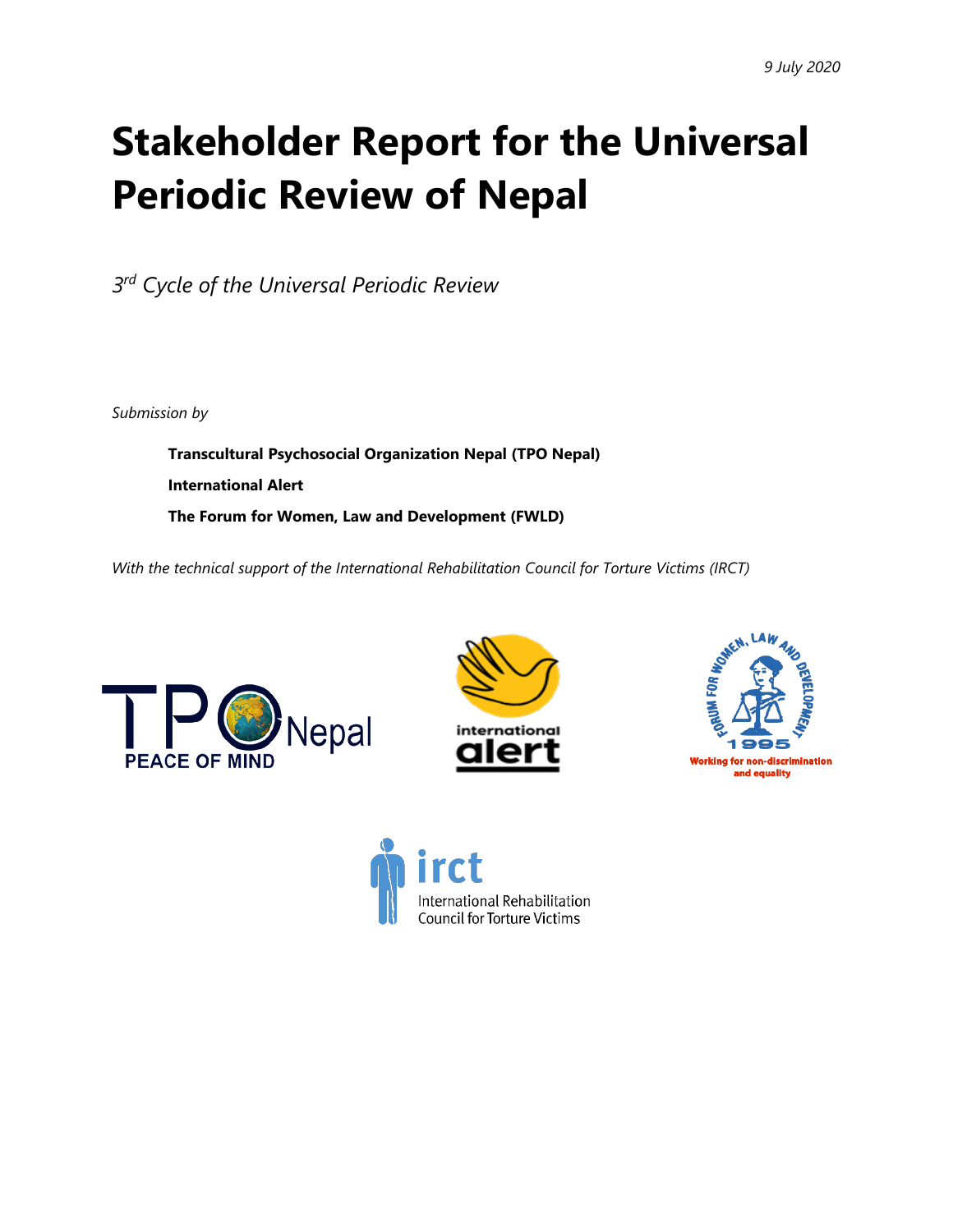#### **About TPO Nepal**

Transcultural Psychosocial Organization Nepal (TPO Nepal) is one of Nepal'<sup>s</sup> leading psychosocial organization established in 2005 with the aim of promoting psychosocial well-being and mental health of children and families in conflict affected and other vulnerable communities. TPO Nepal is <sup>a</sup> knowledgedriven, innovative organization working in areas disrupted by violence and poverty. We strive to develop local psychosocial, mental health and conflict resolution capacity and systems that promote community resilience, quality of life and self-reliance through education, research, service delivery and advocacy. TPO Nepal is <sup>a</sup> member center of International Rehabilitation Council for Victims of Tortures (IRCT) More details at: <https://tponepal.org>

#### **About FWLD**

Forum for Women, Law and Development (FWLD) is an autonomous, non-profit, non-governmental organization established on May 29, 1995 to work for the protection, promotion and enjoyment human rights. In order to eliminate all forms of discrimination, FWLD uses law as an instrument to ensure the rights of women, children, minorities, conflict victims and all other marginalized groups. FWLD has been involved in filing noteworthy Public Interest Litigations (PILs), <sup>a</sup> tool used for the reform and for the effective enforcement of laws. Through PILs, FWLD has been successful in criminalizing marital rape, in ensuring confidentiality to victims and witnesses in many cases of gender-based violence including cases of transitional justice. More details at [www.fwld.org](http://www.fwld.org)

#### **About International Alert**

International Alert is an international non-profit peace building organization that has worked for over 30 years to lay the foundations for sustainable development. Working in over 25 countries, we aim to support governments own development efforts and help build skills and capacity through strengthening governmen<sup>t</sup> service delivery system, promoting community voice and resilience to gender-based violence, and support inclusive development initiatives. International Alert has been working actively and closely together with Nepalese civil society organizations including women'<sup>s</sup> and youth organizations, private sectors, and justice sectors for over <sup>a</sup> decade, assisting them to enhance access to justice and security services for sustainable peace and development in Nepal. More details at: [www.international-alert.org](http://www.international-alert.org)

#### **About the IRCT**

As <sup>a</sup> network of over 150 torture rehabilitation centres in 75 countries, the International Rehabilitation Council for Torture Victims (IRCT) is the world'<sup>s</sup> largest membership-based civil society organisation specialised in the field of torture rehabilitation. The work of the IRCT provides context to health-based rehabilitation within all pillars of the global fight against torture: prevention, accountability and reparation. Our key distinctive feature is <sup>a</sup> holistic health-based approach to torture rehabilitation. In addition, we define ourselves as private, non-partisan, and not-for-profit, as well as being governed by democratic structures. More details at [www.irct.org](http://www.irct.org)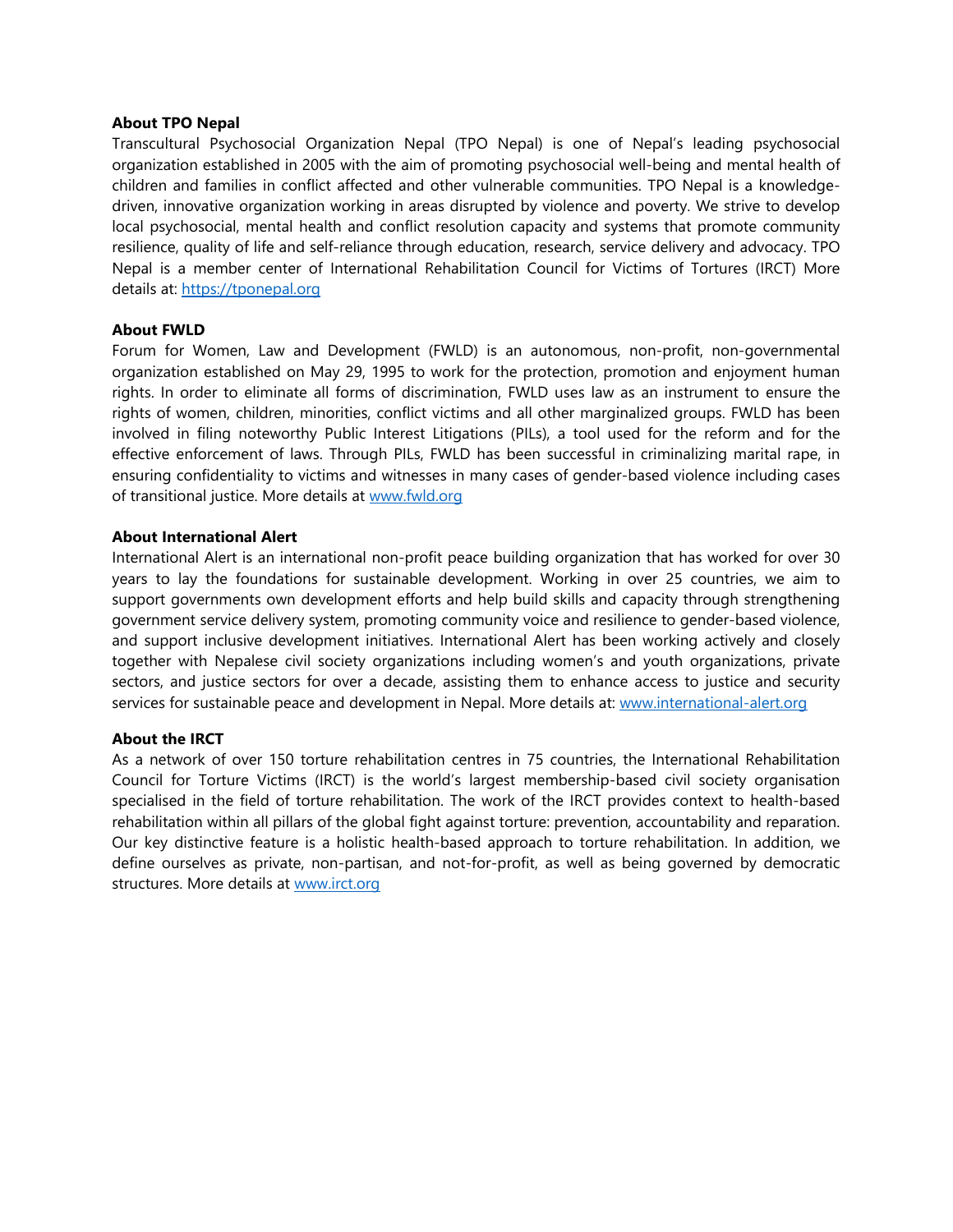# **Introduction**

Torture, ill-treatment, extrajudicial killings, and enforced disappearances occurred systematically during Nepal'<sup>s</sup> civil war, which ended in 2006 while, victims from that period have not received justice or redress for the violations they suffered. In the post-civil war era, torture and ill-treatment continue to be practiced in Nepal in <sup>a</sup> criminal justice context.

The following report is based on information collected and documented by social workers, lawyers, and health professionals, and advocates at Transcultural Psychosocial Organization (TPO) Nepal, International Alert and the Forum for Women, Law and Development (FWLD).

The report focuses on three major issues to fight against impunity and prevent torture and ill-treatment in Nepal.

- I. Torture and ill-treatment
- II. Detention conditions
- III. Transitional Justice

# **I. Torture and Ill-treatment**

## **Previous UPR Recommendations:**

- 1. In the previous cycle, Nepal received and accepted recommendations to criminalize torture and punish perpetrators (121.3; 121.4), effectively investigate allegations of torture (121.3; 121.26) to provide redress and reparations to victims (121.3), and to prevent torture (122.26).
- 2. In the previous cycle, Nepal received and noted recommendations to ratify and accede to the Optional Protocol to the Convention against Torture (123.3; 123.4; 123.5; 123.6)

## **Current Situation:**

- 3. Torture is still used frequently in Nepal as <sup>a</sup> tool for collecting evidence in criminal investigations, suppression of dissent in society and ostensibly to maintain social order. Perpetrators of torture are mostly law enforcement and military personnel and whereas torture mostly takes place in places of detention, there are also increasing reports of torture occurring in unofficial places of detention, including in vehicles on the road or in the victim'<sup>s</sup> home.
- 4. Evidence shows that most torture victims continue to suffer from psychological problems. However, mental health service and psychosocial support has not been sufficiently prioritized by the government. The governmen<sup>t</sup> of Nepal does not have <sup>a</sup> clear vision to offer rehabilitation services to torture victims in accordance with the UN Convention against Torture. Although the Nepal Disability Rights Act 2017 states that every person should receive basic mental health and psychosocial services from governmen<sup>t</sup> health facilities, this has not been implemented effectively. Community mental health services are not available and only few areas have access to mental health and psychosocial services. According to studies, around 90% of the people with mental health problems have not received proper treatment in Nepal<sup>1</sup>.

<sup>&</sup>lt;sup>1</sup> Luitel, N. P., Jordans, M. J. D., Kohrt, B. A., Rathod, S. D., & Komproe, I. H. (2017). Treatment gap and barriers for mental health care: A cross-sectional community survey in Nepal. PLoS ONE, 12(8), Article e0183223. <https://doi.org/10.1371/journal.pone.0183223>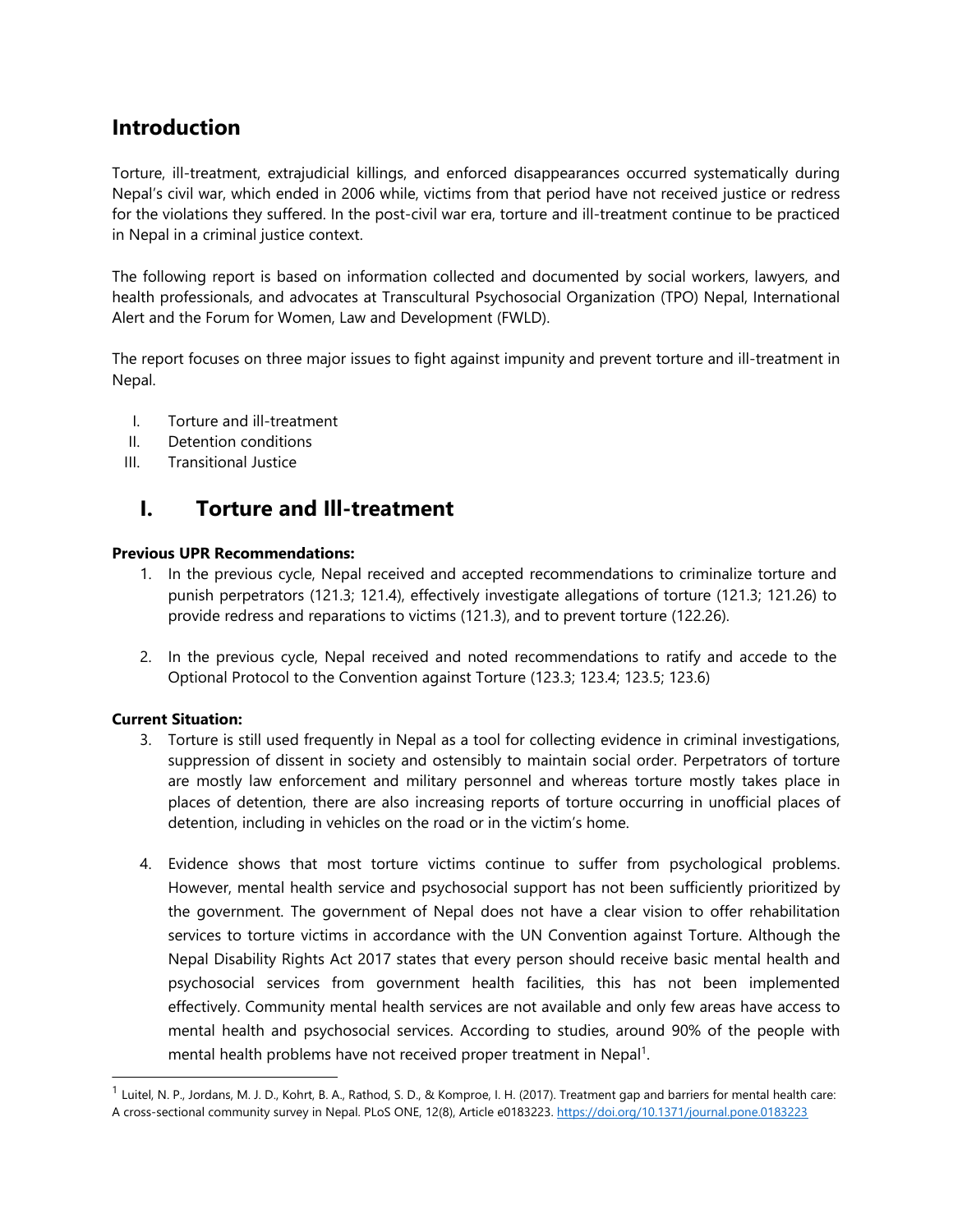- 5. Despite having ratified several international treaties and having enacted legislation, the governmen<sup>t</sup> of Nepal has not been able to provide adequate support to survivors of torture. On 14 May 1991, Nepal ratified the UN Convention against Torture and in 1996, the governmen<sup>t</sup> adopted the Torture Compensation Act, which provides compensation of up to 100,000 Nepali Rupees to victims as well as limited disciplinary sanctions for the perpetrator. The 2015 Constitution of Nepal defines torture as an illegal act and contains <sup>a</sup> constitutional guarantee to criminalize torture as <sup>a</sup> punishable act and provide compensation to victims. A Torture Act has been tabled in the parliament and is currently pending.
- 6. The Torture Compensation Act 1996 failed to criminalize torture and provide adequate reparations to victims. There is <sup>a</sup> 35-day statute of limitation for claimants, perpetrators only face disciplinary action and the compensation is limited to 100,000 Nepali Rupees (approximately \$1000 USD). Judicial processes do not take into consideration the specific vulnerabilities or trauma of the victim and victims are not provided with any rehabilitation support throughout the procedure. The Act is therefore highly restrictive: setting <sup>a</sup> 35-day limit for making claims, requires that torture occurs in <sup>a</sup> place of detention, requires that governmen<sup>t</sup> employees be involved, limits the amount of compensation that can be granted, and only indirectly links compensation for victims to punishment of perpetrators. In practice this means that compensation is rarely granted as victims need to be aware of their rights, and be in <sup>a</sup> position to quickly mobilise resources to file their complaints.
- 7. An Anti-Torture Bill was introduced and tabled in the Nepali parliament in 2014 and is <sup>a</sup> welcome step forward in the fight against torture. However, there is <sup>a</sup> need for the parliament to consult widely with relevant civil society actors to ensure that the law complies with international obligations. The Bill is intended to supersede and replace the Torture Compensation Act 1996 and enables <sup>a</sup> court to order compensation of up to 500,000 Nepali rupees to victims (approximately \$5000), which is still inadequate. Redress in the Bill is limited to reparation and compensation and does not include restitution, rehabilitation, or guarantees of non-repetition as is required in international law. The inclusion of all these elements are essential to ensuring that the Bill complies with international obligations on redress.

#### **Recommendations**

- $\bullet$ Ratify the Optional Protocol to the Convention against Torture
- Ensure that the proposed Anti-Torture Act complies with international standards
- Establish an effective independent mechanism to investigate all allegations of torture and illtreatment
- Ensure that all victims of torture have access to holistic rehabilitation services
- Develop joint monitoring mechanism and include civil society organizations and lawyers to monitor places of detention
- Promote systematic research on torture to identify the impact of torture on social, emotional and economic wellbeing
- Establish strong coordination mechanism among different layers of government, civil society organizations and political leader to protect and promote human rights of torture victims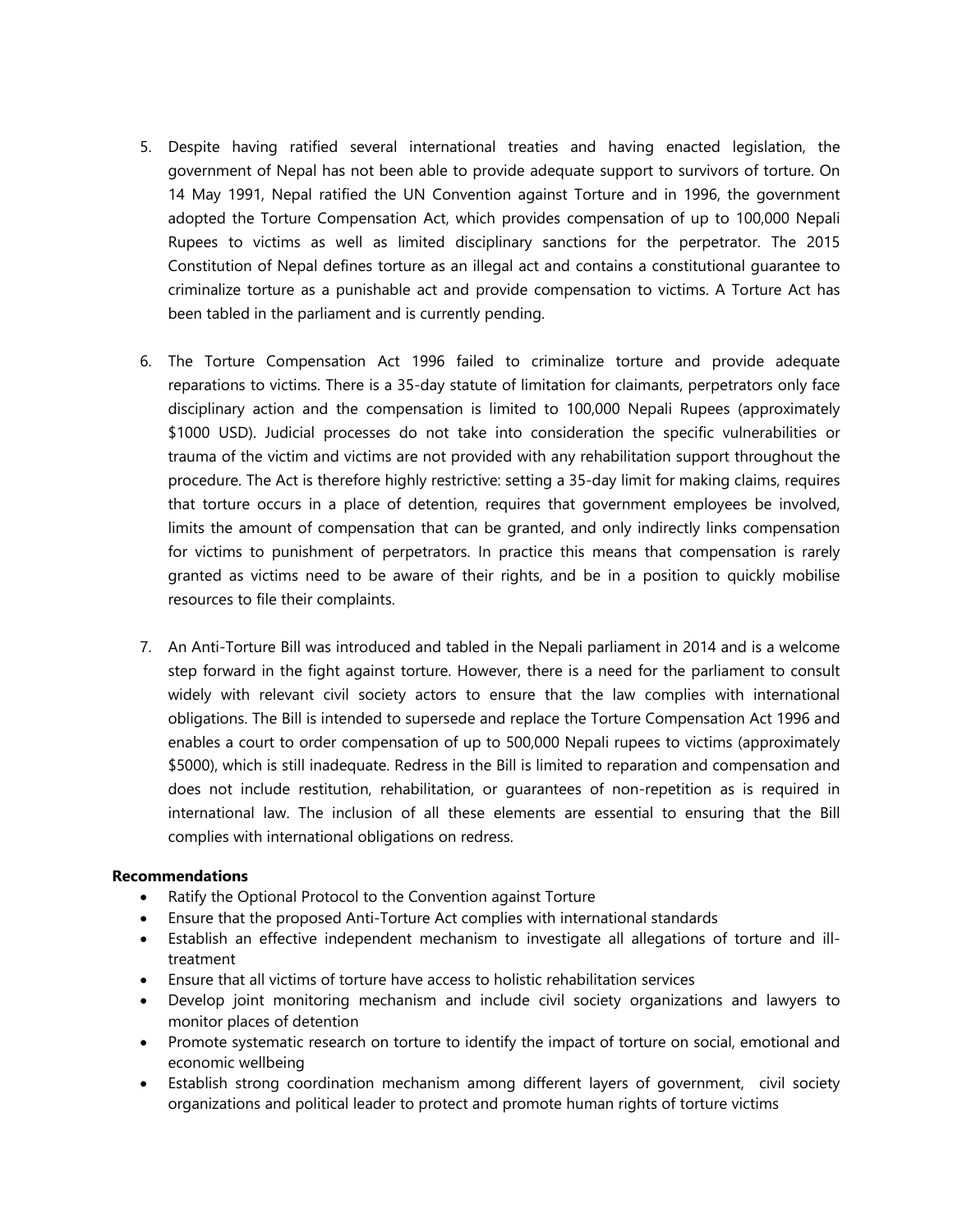Ensure that the National Women Commission, National Dalit Commission and the National Human Rights Commission work together with civil society to implement and adopt relevant antitorture policies in line with international standards

# **II. Detention conditions:**

## **Previous UPR Recommendations:**

8. During the previous cycle, Nepal received and accepted recommendations to ensure the safety of prisoners (121.23)

## **Current Situation:**

- 9. In Nepal, prison and detention centre conditions, especially for those in pretrial detention, are poor and do not meet international standards. The Office of the Attorney General reported in its survey of 31 prisons, that facilities designed to hold 4,308 inmates held over 7,900 convicted prisoners. Due to <sup>a</sup> lack of adequate juvenile detention facilities, authorities sometimes incarcerated pretrial detainee children with adults or allowed children to remain in jails with their incarcerated parents.
- 10. The Office of the Attorney General reported that prisoners and detainees in the 31 detention centres it monitored had been deprived of regular medical check-up and treatment. Human rights organization reported that most prisons lacked separate facilities for women, children, and persons with disabilities. Likewise, medical examinations for detainees generally were perfunctory and reported medical care was poor for detainees with serious conditions.
- 11. Many detainees sleep on the floor due to lack of beds and only have access to unfiltered and dirty water and inadequate food. Many detention centres are poorly lit, ventilated, heated and bedded.
- 12. Prisoners and detainees are generally allowed visits by the Office of the Attorney General, the National Human Rights Commission, the National Women Commission and the National Dalit Commission as well as by their lawyers. Civil society organizations, however, are often prevented from meeting with detainees or accessing detention facilities, although some independent human rights observers, including the United Nations and international organizations, were given such access. NGO access to places of detention is critical because it is these organisations that provides psychosocial support and basic needs in the absence of public programs. In contexts of poor detention facilities, it is vital for NGOs to have effective access to the places of detention.

# **Recommendations**

- c Upgrade infrastructure of prisons and detention centres as per international standards
- $\bullet$  Enhance capacity of staff in prison and detention centres on basic communication skills and provision of psychosocial support.
- Develop and implement gender sensitive approaches to address the special needs of female, male and LGBTIQ prisoners.

# **III. Transitional Justice:**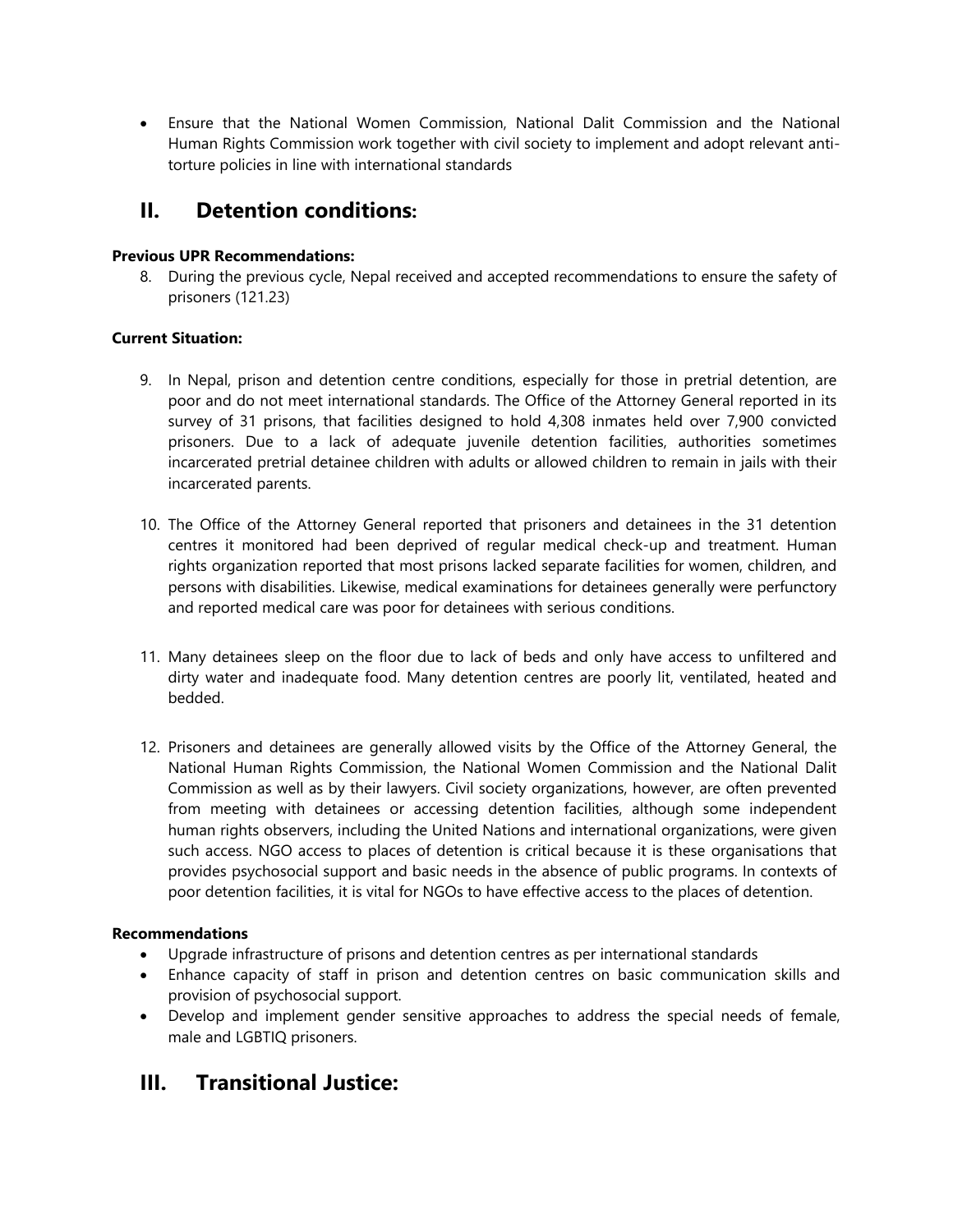#### **Previous UPR Recommendations:**

13. During the previous cycle, Nepal received and accepted recommendations to ensure that the TRC and CIEPD effectively function in accordance with international standards (121.28; 122.5; 122.61; 122.64; 123.28) implement the Supreme Court decision of 26 February 2015 (122.4; and to ensure the effective participation of women (122.65).

## **Current Situation:**

- 14. Nepal underwent <sup>a</sup> gruelling civil war from 1996 to 2006 when the Communist Party of Nepal (Maoists), CPN (M), launched an armed uprising against the country'<sup>s</sup> monarchy. Over 13,000 were killed and 1,300 went missing<sup>2</sup> while torture, ill-treatment, extrajudicial killings, sexual violence, long-term arbitrary detention and enforced disappearances were widespread, endemic and systematic practices<sup>3</sup>. The war officially ended in November 2006 when the government and the CPN (M) signed <sup>a</sup> Comprehensive Peace Agreement, which called for <sup>a</sup> transitional justice process to address the human rights violations committed during the conflict. The Comprehensive Peace Accord (CPA) bound Government of Nepal and the then CPN (Maoist) to commit in establishing the truth about conduct of the war and ensuring the victims of the conflict receive both justice and reparations. 4
- 15. The peace agreemen<sup>t</sup> brought back democracy to Nepal, introduced an interim constitution and led to the adoption of Nepal'<sup>s</sup> current constitution in 2015. Two transitional justice mechanisms were formed in 2015 – The Truth and Reconciliation Commission (TRC) and the Commission on Investigation of Disappeared Persons (CIEPD) with <sup>a</sup> mandate of two years and possibility of oneyear extension, which has already been extended three times. One out of five commissioners in both commissions are female but there are no representatives of the LGBTI community.
- 16. Unfortunately, both commissions have failed to effectively address the complaints brought to them by victims and their families and have ye<sup>t</sup> to publicize their findings despite having received over 60,000 complaints.
- 17. One of the key problems with the commissions is their ability to gran<sup>t</sup> amnesty to perpetrators of human rights violations. In 2014, the Supreme Court of Nepal found these powers to be unconstitutional and struck them down. Despite this, the governmen<sup>t</sup> has still not amended the law to remove these powers from the commissions.
- 18. Another issue has been the lack of <sup>a</sup> gender-sensitive approach for collecting information and receiving complaints. Victims, especially women and persons from LGBTI groups, have felt neglected and alienated from the process. There were no consultations with relevant victims groups and civil society at the time of drafting the TRC Act and in the formation in the appointment of commissioners.
- 19. When the commissions called on victims to provide information and file complaints, they formed local peace committees, which comprised almost entirely of men with little experience or knowledge in handling sensitive issues like rape and sexual violence. However, the commissions did not take proper measures to ensure proper participation which resulted into few complaints

<sup>2</sup> OHCHR, *Nepal Conflict Report 2012.* [https://www.ohchr.org/Documents/Countries/NP/OHCHR\\_Nepal\\_Conflict\\_Report2012.pdf](https://www.ohchr.org/Documents/Countries/NP/OHCHR_Nepal_Conflict_Report2012.pdf) (Accessed on 22 June, 2020). Web.

<sup>&</sup>lt;sup>3</sup>IBID

<sup>4</sup> Comprehensive Peace Accord 2006, Articles 5,.2.4,5.3.5 and 7.1.3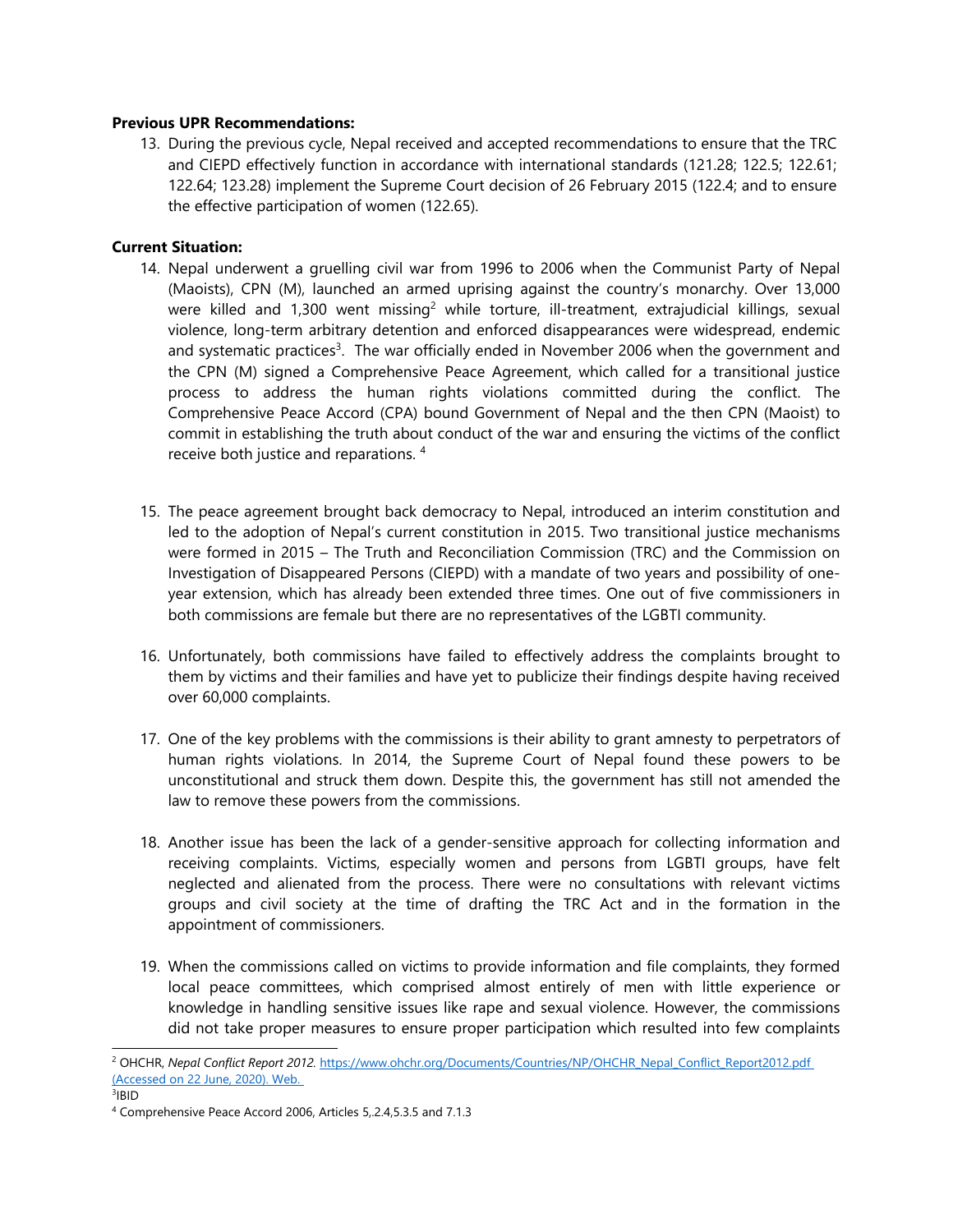of sexual violence.<sup>5</sup> There has been lack of appropriate mechanisms to ensure confidentiality as well as <sup>a</sup> lack of female personnel to investigate cases the of rape and sexual violence, which has led to <sup>a</sup> fear of stigmatization and potential re-victimization, despite clear provisions in the Truth and Reconciliation Commission Complaint Investigation Procedure<sup>6</sup>. This has meant that many victims of rape and sexual violence did not report their complaints, such that only 300 of the over 60,000 complaints received were of sexual violence.

- 20. The Supreme Court in *Suman Adhikari et al vs Government of Nepal* found that <sup>a</sup> number of sections of the Act have violated the Supreme Court'<sup>s</sup> previous decisions, Constitution of Nepal and international obligations as well. $^7$  Civil society organizations and the UN, called Government of Nepal to amend the law. The OHCHR wrote to the governmen<sup>t</sup> of Nepal to amend the Act so that it is fully consistent with Nepal's obligation under international law.<sup>8</sup> The Minister of Foreign Affairs has stated that the governmen<sup>t</sup> is preparing for the amendment of the laws in consultation with and participation of the victims. $^9$  However, the government has not yet amended the Act. The Government developed <sup>a</sup> UPR Action Plan Matrix for the implementation of UPR recommendations which was uploaded in the Ministry's website on March 11, 2018.<sup>10</sup> One of the point in the UPR Action Plan Matrix states that the Government will prepare <sup>a</sup> bill to amend the Act establishing the TRC and the CIEDP as per the decision of the Supreme Court, prepare <sup>a</sup> bill to implement the Geneva Convention and present it to the parliament and prepare <sup>a</sup> legal framework to protect victims and witnesses and present it in the parliament.<sup>11</sup> It also committed to investigate grave violations of human rights, prioritize the transitional justice process and mobilise international support, ensuring unhindered access to <sup>a</sup> rehabilitation package for all child soldiers and provide free legal assistance to victims as part of the reparation package for victims of human rights violation. 12
- 21. There have been some positive aspects in the context of transitional justice. The Supreme Court has provided legal backing for faster verdicts in cases filed against the government, and struck down the powers of the commissions to offer amnesty to perpetrators.
- 22. Finally, the composition of the members of these commissions has also been <sup>a</sup> highly contentious issue in Nepal, with appointees often selected on the basis of political affiliation, rather than competence. This lack of independence has further eroded trust in these processes, making it less likely that victims receive justice.

[https://www.ohchr.org/Documents/Countries/NP/OHCHRTechnical\\_Note\\_Nepal\\_CIDP\\_TRC\\_Act2014.pdf](https://www.ohchr.org/Documents/Countries/NP/OHCHRTechnical_Note_Nepal_CIDP_TRC_Act2014.pdf) (Accessed on 22 June, 2020). Web

<sup>5</sup> Press releases of the TRC and CIEPD

<sup>6</sup> Number 4, Special Provisions relating to rape and sexual violence cases, the Truth and Reconciliation Commission Complaint Investigation Procedure, 2016

<sup>7</sup> Suman Adhikari et al <sup>v</sup> Prime Minister and cabinet of ministers et. al., Decision of 2013 A.D. Writ no. 070-WS-0050. 8 OHCHR, *Technical Note on The Nepal Act on the Commission on Investigation of Disappeared Persons, Truth and Reconciliation, 2071 (2014) – as Gazetted 21 May 2014,*

<sup>&</sup>lt;sup>9</sup> Ministry of Foreign Affairs, Statement by Honorable Mr. Pradeep Kumar Gyawali Minister for Foreign Affairs at the High level *Segment of the <sup>40</sup>th Session of Human Rights Council February 26, 2019,* [https://mofa.gov.np/tatement-by-honourable-mr-pradeep](https://mofa.gov.np/tatement-by-honourable-mr-pradeep-kumar-gyawali-minister-for-foreign-affairs-of-nepal-and-head-of-delegation-to-the-high-level-segment-of-the-40th-session-of-human-rights-council/)[kumar-gyawali-minister-for-foreign-affairs-of-nepal-and-head-of-delegation-to-the-high-level-segment-of-the-40th-session-of](https://mofa.gov.np/tatement-by-honourable-mr-pradeep-kumar-gyawali-minister-for-foreign-affairs-of-nepal-and-head-of-delegation-to-the-high-level-segment-of-the-40th-session-of-human-rights-council/)[human-rights-council/](https://mofa.gov.np/tatement-by-honourable-mr-pradeep-kumar-gyawali-minister-for-foreign-affairs-of-nepal-and-head-of-delegation-to-the-high-level-segment-of-the-40th-session-of-human-rights-council/) (Accessed on June 22, 2020). Web

<sup>10</sup> Office of the Prime Minister & Council Of Ministers, *UPR Action Plan 2016-2011 Matrix Nepal,* [https://opmcm.gov.np/wp](https://opmcm.gov.np/wp-content/uploads/2018/03/UPR-Action-Plan-2016-2011_Matrix_Nepali.pdf)[content/uploads/2018/03/UPR-Action-Plan-2016-2011\\_Matrix\\_Nepali.pdf](https://opmcm.gov.np/wp-content/uploads/2018/03/UPR-Action-Plan-2016-2011_Matrix_Nepali.pdf) (Accessed on June 22, 2020)

<sup>11</sup> IBID

<sup>12</sup> IBID